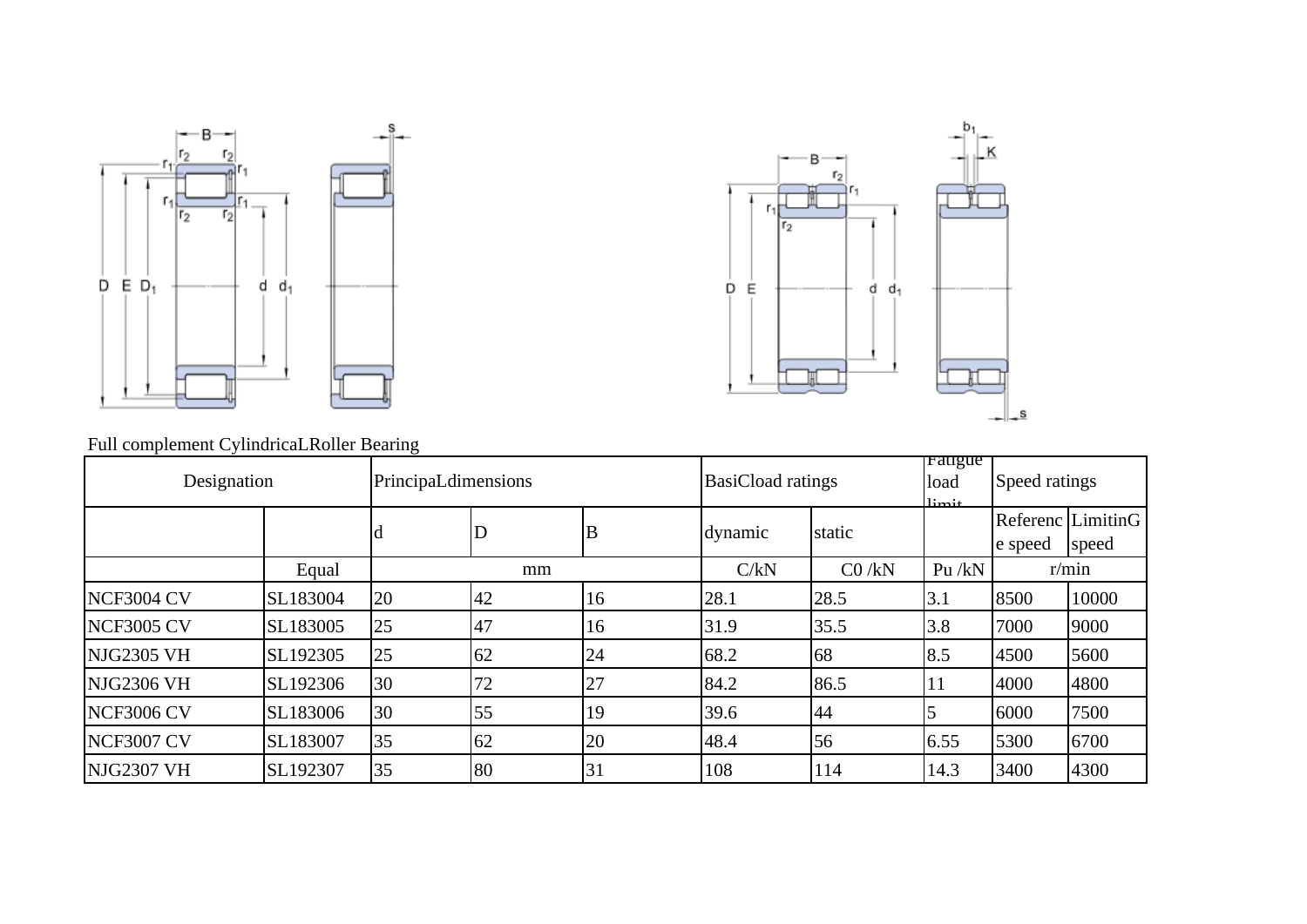| <b>NCF3008 CV</b> | SL183008 | 40 | 68  | 21     | 57.2 | 69.5 | 8.15 | 4800 | 6000 |
|-------------------|----------|----|-----|--------|------|------|------|------|------|
| NJG2308 VH        | SL192308 | 40 | 90  | 33     | 145  | 156  | 20   | 3000 | 3600 |
| NJG309 VH         | SL19309  | 45 | 100 | 25     | 110  | 112  | 14   | 7500 | 9000 |
| NJG2309 VH        | SL192309 | 45 | 100 | 36     | 172  | 196  | 25.5 | 2800 | 3400 |
| <b>NCF3009 CV</b> | SL183009 | 45 | 75  | 23     | 60.5 | 78   | 9.15 | 4300 | 5300 |
| <b>NCF3010 CV</b> | SL183010 | 50 | 80  | 23     | 76.5 | 98   | 11.8 | 4000 | 5000 |
| NCF3011 CV        | SL183011 | 55 | 90  | 26     | 105  | 140  | 17.3 | 3400 | 4300 |
| <b>NJG2311 VH</b> | SL192311 | 55 | 120 | 43     | 233  | 260  | 33.5 | 2200 | 2800 |
| NCF2912 CV        | SL182912 | 60 | 85  | 16     | 55   | 80   | 9.15 | 3600 | 4500 |
| <b>NCF3012 CV</b> | SL183012 | 60 | 95  | 26     | 106  | 146  | 18.3 | 3400 | 4000 |
| NCF3013 CV        | SL183013 | 65 | 100 | 26     | 112  | 163  | 20   | 3000 | 3800 |
| NJG2313 VH        | SL192313 | 65 | 140 | 48     | 303  | 360  | 46.5 | 1900 | 2400 |
| <b>NCF2913 CV</b> | SL182913 | 65 | 90  | 16     | 58.3 | 88   | 10.2 | 3200 | 4000 |
| NCF3014 CV        | SL183014 | 70 | 110 | 30     | 128  | 173  | 22   | 2800 | 3600 |
| NCF2914 CV        | SL182914 | 70 | 100 | 19     | 76.5 | 116  | 13.7 | 3000 | 3800 |
| NJG2314 VH        | SL192314 | 70 | 150 | 51     | 336  | 400  | 50   | 1800 | 2200 |
| <b>NCF3015 CV</b> | SL183015 | 75 | 115 | 30     | 134  | 190  | 24.5 | 2600 | 3200 |
| <b>NJG2315 VH</b> | SL192315 | 75 | 160 | 55     | 396  | 480  | 60   | 1600 | 2000 |
| NCF2915 CV        | SL182915 | 75 | 105 | 19     | 79.2 | 125  | 14.6 | 2800 | 3600 |
| NJG2316 VH        | SL192316 | 80 | 170 | 58     | 457  | 570  | 71   | 1500 | 1900 |
| <b>NCF3016 CV</b> | SL183016 | 80 | 125 | 34     | 165  | 228  | 29   | 2400 | 3000 |
| NCF2916 CV        | SL182916 | 80 | 110 | 19     | 80.9 | 132  | 15.6 | 2600 | 3400 |
| <b>NCF2917 CV</b> | SL182917 | 85 | 120 | $22\,$ | 102  | 166  | 20   | 2600 | 3200 |
| <b>NCF2217 V</b>  | SL182217 | 85 | 150 | 36     | 246  | 325  | 41.5 | 4500 | 5600 |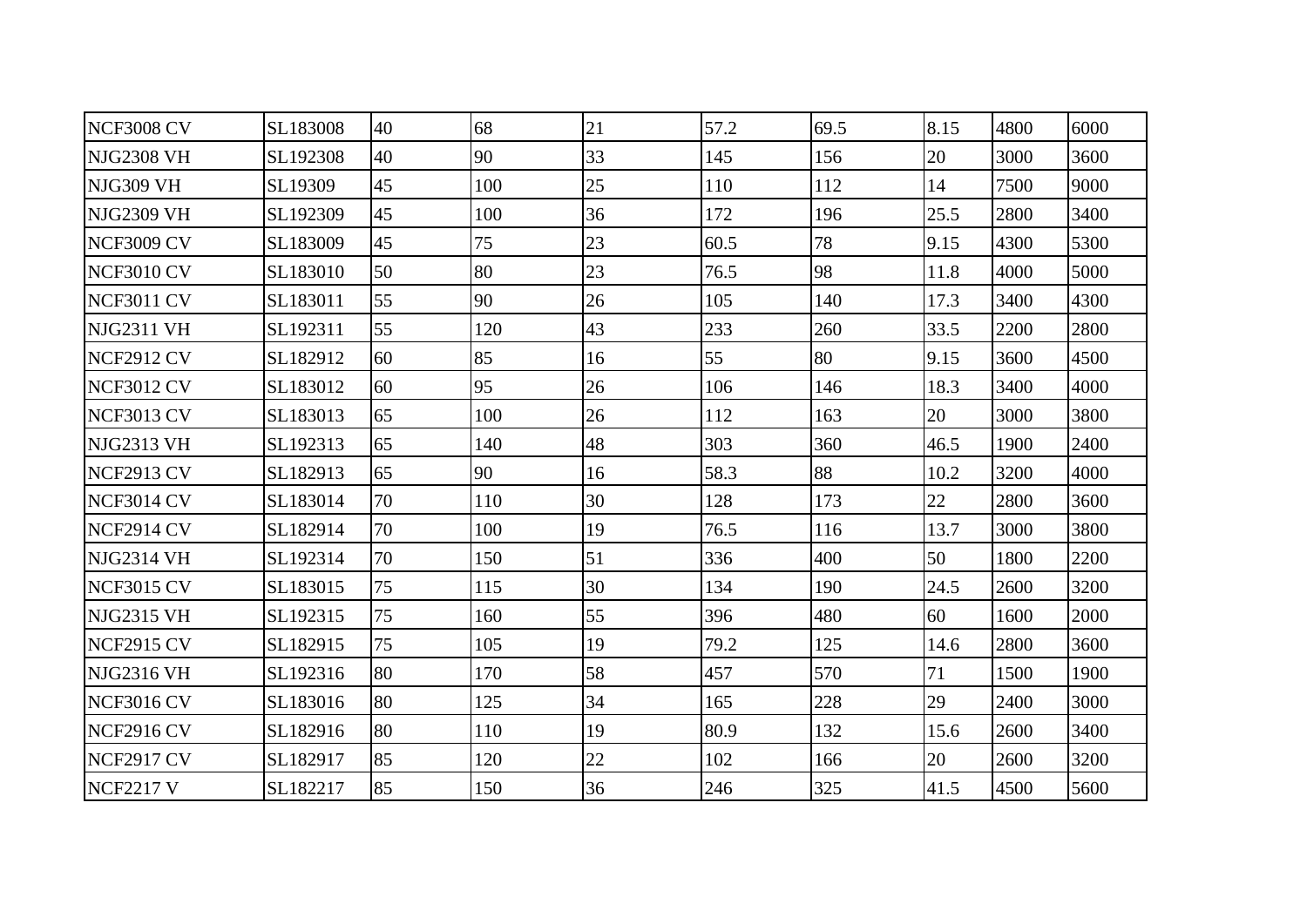| NCF3017 CV        | SL183017 | 85  | 130 | 34  | 172  | 236  | 30   | 2400 | 3000 |
|-------------------|----------|-----|-----|-----|------|------|------|------|------|
| NJG2317 VH        | SL192317 | 85  | 180 | 60  | 484  | 620  | 76.5 | 1400 | 1800 |
| NJG2318 VH        | SL192318 | 90  | 190 | 64  | 550  | 680  | 83   | 1400 | 1700 |
| NCF3018 CV        | SL183018 | 90  | 140 | 37  | 198  | 280  | 35.5 | 2200 | 2800 |
| NCF2918 CV        | SL182918 | 90  | 125 | 22  | 105  | 176  | 20.8 | 2400 | 3000 |
| <b>NCF3020 CV</b> | SL183020 | 100 | 150 | 37  | 209  | 310  | 37.5 | 2000 | 2600 |
| <b>NCF2920 CV</b> | SL182920 | 100 | 140 | 24  | 128  | 200  | 24.5 | 2000 | 2600 |
| NJG2320 VH        | SL192320 | 100 | 215 | 73  | 704  | 900  | 106  | 1200 | 1500 |
| NJG2322 VH        | SL192322 | 110 | 240 | 80  | 858  | 1060 | 122  | 1100 | 1300 |
| <b>NCF3022 CV</b> | SL183022 | 110 | 170 | 45  | 275  | 400  | 47.5 | 1800 | 2200 |
| NCF2922 CV        | SL182922 | 110 | 150 | 24  | 134  | 220  | 26   | 1900 | 2400 |
| NJG2324 VH        | SL192324 | 120 | 260 | 86  | 952  | 1250 | 140  | 1000 | 1200 |
| NCF3024 CV        | SL183024 | 120 | 180 | 46  | 292  | 440  | 52   | 1700 | 2000 |
| NCF2224 V         | SL182224 | 120 | 215 | 58  | 512  | 735  | 85   | 1400 | 1700 |
| NCF2924 CV        | SL182924 | 120 | 165 | 27  | 172  | 290  | 34   | 1800 | 2200 |
| NCF2926 CV        | SL182926 | 130 | 180 | 30  | 205  | 360  | 40.5 | 1600 | 2000 |
| NJG2326 VH        | SL192326 | 130 | 280 | 93  | 1080 | 1430 | 156  | 950  | 1200 |
| NCF3026 CV        | SL183026 | 130 | 200 | 52  | 413  | 620  | 72   | 1500 | 1900 |
| <b>NCF3028 CV</b> | SL183028 | 140 | 210 | 53  | 440  | 680  | 78   | 1400 | 1800 |
| NCF2928 CV        | SL182928 | 140 | 190 | 30  | 220  | 390  | 43   | 1500 | 1900 |
| <b>NCF2228 V</b>  | SL182228 | 140 | 250 | 68  | 693  | 1020 | 114  | 1200 | 1500 |
| NJG2328 VH        | SL192328 | 140 | 300 | 102 | 1230 | 1660 | 180  | 850  | 1100 |
| NJG2330 VH        | SL192330 | 150 | 320 | 108 | 1450 | 1930 | 196  | 800  | 1000 |
| <b>NCF3030 CV</b> | SL183030 | 150 | 225 | 56  | 457  | 710  | 80   | 1300 | 1700 |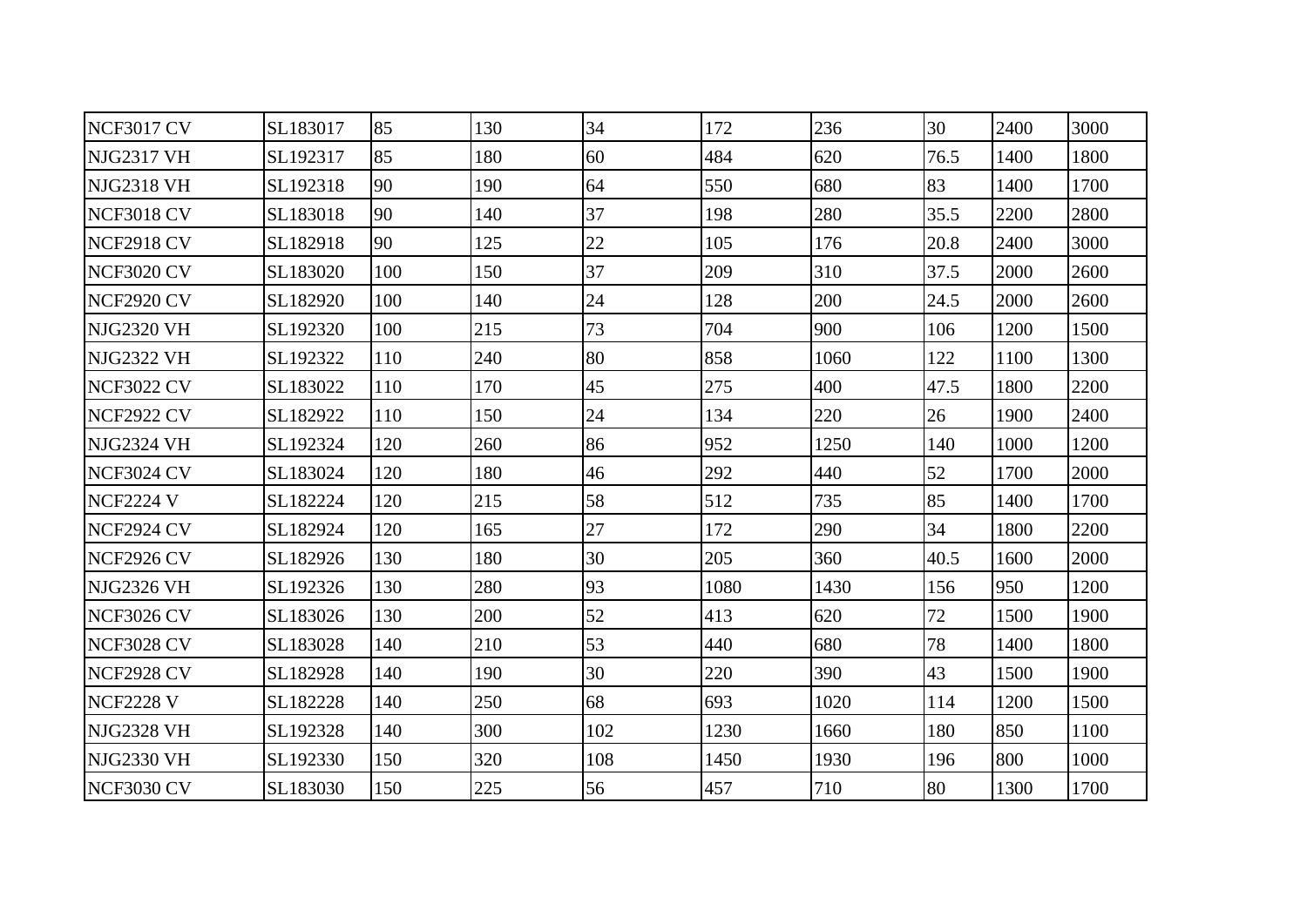| NCF2930 CV        | SL182930 | 150 | 210 | 36  | 292  | 490  | 55   | 1400 | 1700 |
|-------------------|----------|-----|-----|-----|------|------|------|------|------|
| <b>NCF2230 V</b>  | SL182230 | 150 | 270 | 73  | 781  | 1220 | 132  | 950  | 1200 |
| NCF2932 CV        | SL182932 | 160 | 220 | 36  | 303  | 530  | 58.5 | 1300 | 1600 |
| <b>NCF2232 V</b>  | SL182232 | 160 | 290 | 80  | 990  | 1500 | 160  | 950  | 1200 |
| NCF3032 CV        | SL183032 | 160 | 240 | 60  | 512  | 800  | 90   | 1200 | 1500 |
| NCF3034 CV        | SL183034 | 170 | 260 | 67  | 671  | 1060 | 118  | 1100 | 1400 |
| NCF2934 CV        | SL182934 | 170 | 230 | 36  | 314  | 560  | 60   | 1200 | 1500 |
| <b>NCF2234 V</b>  | SL182234 | 170 | 310 | 86  | 1100 | 1700 | 176  | 900  | 1100 |
| NJG2334 VH        | SL192334 | 170 | 360 | 120 | 1760 | 2450 | 236  | 700  | 900  |
| NJG2336 VH        | SL192336 | 180 | 380 | 126 | 1870 | 2650 | 255  | 670  | 800  |
| NCF3036 CV        | SL183036 | 180 | 280 | 74  | 781  | 1250 | 134  | 1100 | 1300 |
| NCF2936 CV        | SL182936 | 180 | 250 | 42  | 391  | 695  | 75   | 1100 | 1400 |
| NJG2338 VH        | SL192338 | 190 | 400 | 132 | 2160 | 3000 | 280  | 630  | 800  |
| <b>NCF3038 CV</b> | SL183038 | 190 | 290 | 75  | 792  | 1290 | 140  | 1000 | 1300 |
| <b>NCF2238 V</b>  | SL182238 | 190 | 340 | 92  | 1250 | 1900 | 196  | 800  | 1000 |
| NCF2938 CV        | SL182938 | 190 | 260 | 42  | 440  | 780  | 81.5 | 1100 | 1400 |
| NCF3040 CV        | SL183040 | 200 | 310 | 82  | 913  | 1530 | 160  | 950  | 1200 |
| NCF2940 CV        | SL182940 | 200 | 280 | 48  | 528  | 965  | 100  | 1000 | 1300 |
| <b>NCF1840 V</b>  | SL181840 | 200 | 250 | 24  | 176  | 335  | 32.5 | 1100 | 1400 |
| NJG2340 VH        | SL192340 | 200 | 420 | 138 | 2290 | 3200 | 290  | 600  | 750  |
| <b>NCF2244 V</b>  | SL182244 | 220 | 400 | 108 | 1830 | 2750 | 255  | 700  | 850  |
| <b>NCF1844 V</b>  | SL181844 | 220 | 270 | 24  | 183  | 365  | 34.5 | 1000 | 1200 |
| NJG2344 VH        | SL192344 | 220 | 460 | 145 | 2700 | 3750 | 335  | 530  | 670  |
| NCF3044 CV        | SL183044 | 220 | 340 | 90  | 1080 | 1800 | 186  | 850  | 1100 |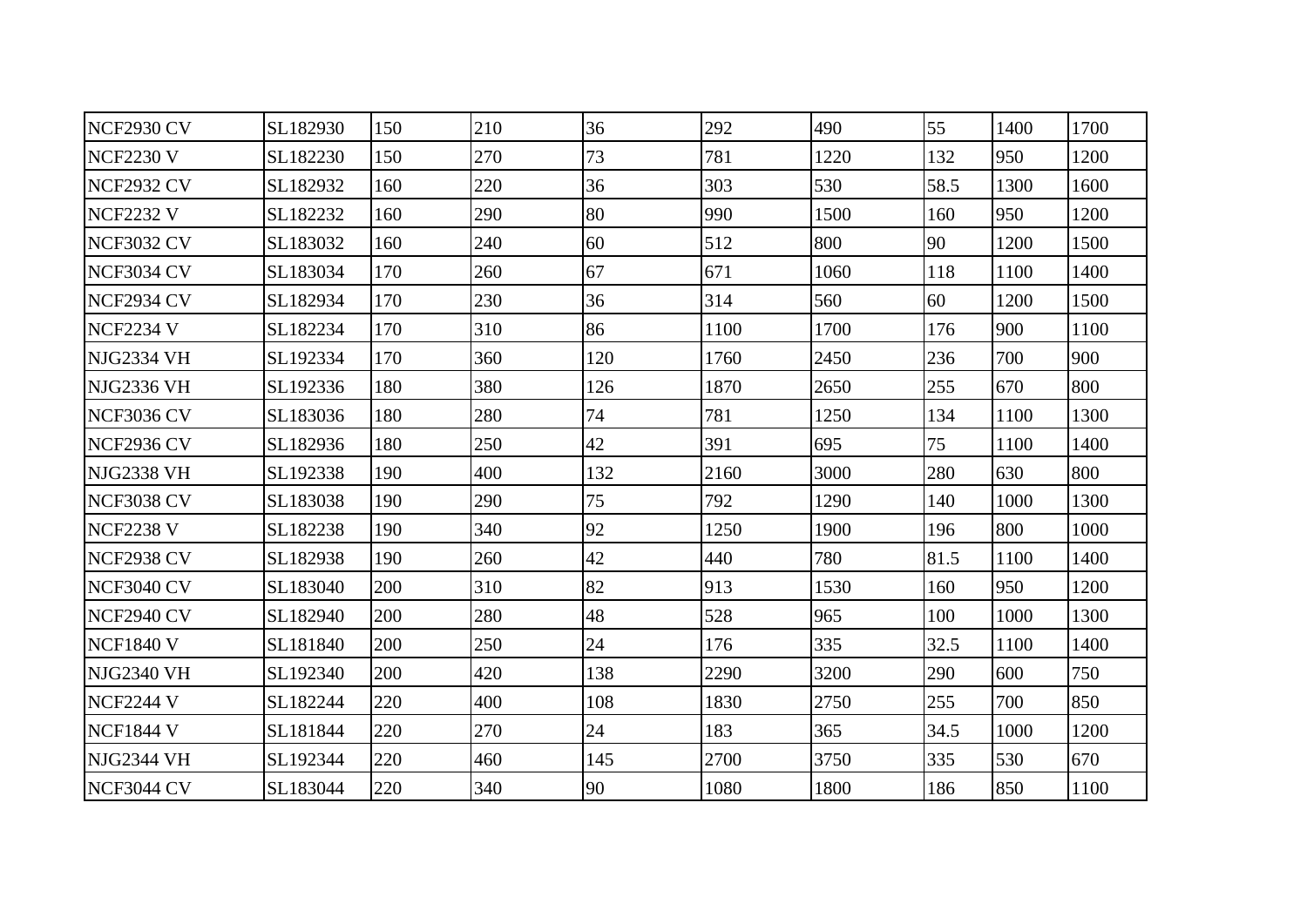| NCF2944 CV        | SL182944 | 220 | 300 | 48  | 550  | 1060 | 106  | 900 | 1200 |
|-------------------|----------|-----|-----|-----|------|------|------|-----|------|
| NCF2948 CV        | SL182948 | 240 | 320 | 48  | 583  | 1140 | 114  | 850 | 1100 |
| <b>NCF1848 V</b>  | SL181848 | 240 | 300 | 28  | 260  | 510  | 47.5 | 900 | 1100 |
| NCF3048 CV        | SL183048 | 240 | 360 | 92  | 1140 | 1960 | 200  | 800 | 1000 |
| NJG2348 VH        | SL192348 | 240 | 500 | 155 | 3140 | 4400 | 390  | 480 | 600  |
| <b>NCF2952 CV</b> | SL182952 | 260 | 360 | 60  | 737  | 1430 | 143  | 750 | 950  |
| NCF3052 CV        | SL183052 | 260 | 400 | 104 | 1540 | 2550 | 250  | 700 | 900  |
| NJG2352 VH        | SL192352 | 260 | 540 | 165 | 3580 | 5000 | 430  | 430 | 530  |
| <b>NCF1852 V</b>  | SL181852 | 260 | 320 | 28  | 270  | 550  | 50   | 800 | 1000 |
| <b>NCF1856 V</b>  | SL181856 | 280 | 350 | 33  | 341  | 695  | 64   | 750 | 950  |
| <b>NCF2956 CV</b> | SL182956 | 280 | 380 | 60  | 880  | 1730 | 166  | 700 | 900  |
| <b>NCF3056 CV</b> | SL183056 | 280 | 420 | 106 | 1570 | 2650 | 260  | 670 | 850  |
| <b>NCF1860 V</b>  | SL181860 | 300 | 380 | 38  | 418  | 850  | 75   | 670 | 850  |
| NCF2960 CV        | SL182960 | 300 | 420 | 72  | 1120 | 2200 | 208  | 630 | 800  |
| <b>NCF3060 CV</b> | SL183060 | 300 | 460 | 118 | 1900 | 3250 | 300  | 600 | 750  |
| <b>NCF2964 V</b>  | SL182964 | 320 | 440 | 72  | 1140 | 2360 | 220  | 600 | 750  |
| NCF3064 CV        | SL183064 | 320 | 480 | 121 | 1980 | 3450 | 310  | 560 | 700  |
| <b>NCF1864 V</b>  | SL181864 | 320 | 400 | 38  | 440  | 900  | 80   | 630 | 800  |
| <b>NCF2968 V</b>  | SL182968 | 340 | 460 | 72  | 1190 | 2500 | 228  | 560 | 700  |
| <b>NCF1868 V</b>  | SL181868 | 340 | 420 | 38  | 446  | 950  | 83   | 600 | 750  |
| <b>NCF3068 CV</b> | SL183068 | 340 | 520 | 133 | 2380 | 4150 | 355  | 530 | 670  |
| NCF3072 CV        | SL183072 | 360 | 540 | 134 | 2420 | 4300 | 365  | 500 | 630  |
| NCF2972 CV        | SL182972 | 360 | 480 | 72  | 1230 | 2600 | 240  | 530 | 670  |
| <b>NCF1872 V</b>  | SL181872 | 360 | 440 | 38  | 402  | 900  | 76.5 | 560 | 700  |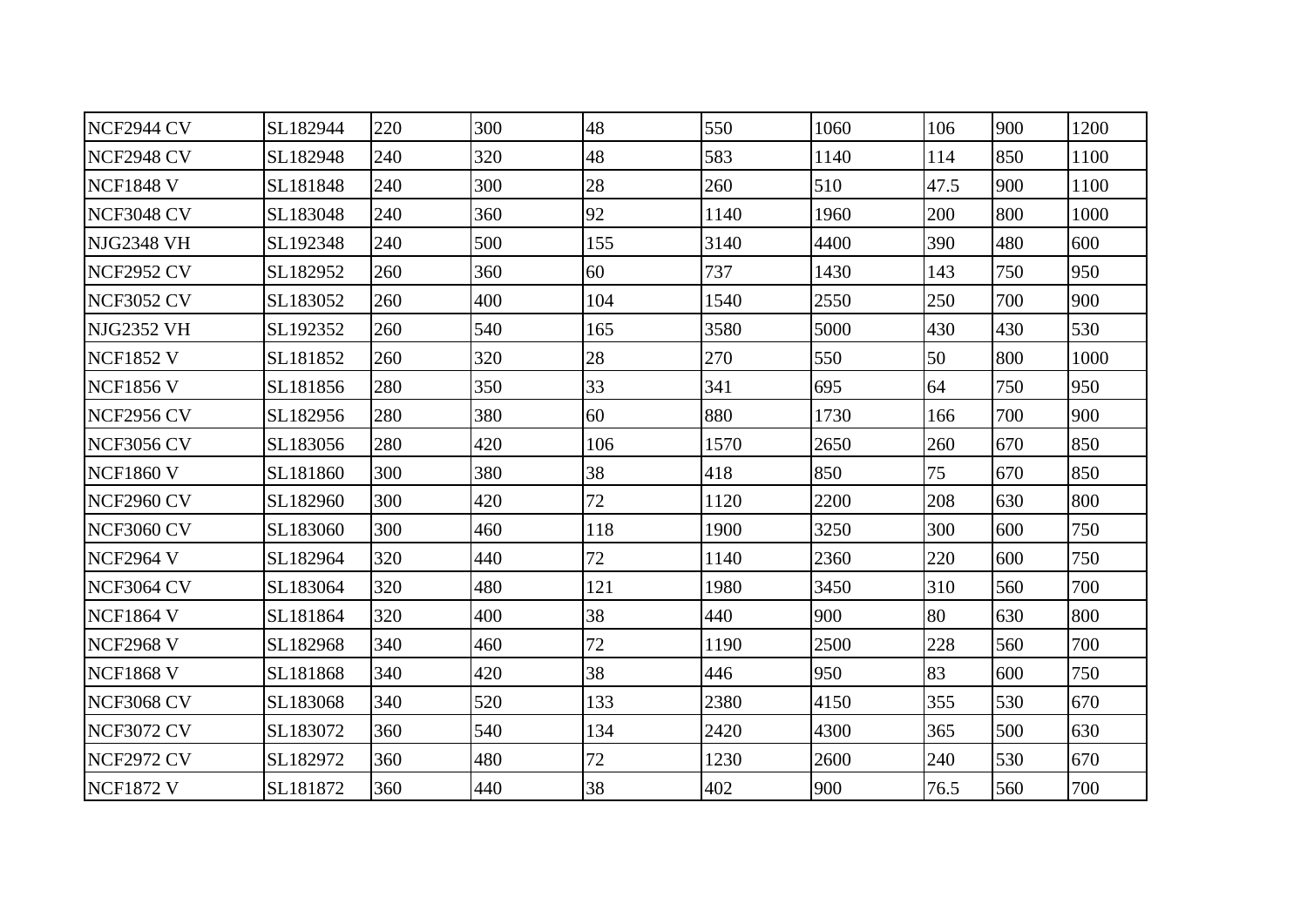| <b>NCF3076 V</b>     | SL183076   | 380 | 560 | 135 | 2700 | 5100 | 425 | 480 | 600 |
|----------------------|------------|-----|-----|-----|------|------|-----|-----|-----|
| <b>NCF1876 V</b>     | SL181876   | 380 | 480 | 46  | 627  | 1290 | 114 | 530 | 670 |
| <b>NCF2976 V</b>     | SL182976   | 380 | 520 | 82  | 1570 | 3250 | 300 | 500 | 630 |
| <b>NCF1880 V</b>     | SL181880   | 400 | 500 | 46  | 627  | 1340 | 118 | 500 | 630 |
| NCF3080 CV           | SL183080   | 400 | 600 | 148 | 2970 | 5500 | 450 | 450 | 560 |
| NCF2980 CV           | SL182980   | 400 | 540 | 82  | 1650 | 3450 | 310 | 480 | 600 |
| NCF3084 CV           | SL183084   | 420 | 620 | 150 | 3030 | 5700 | 455 | 430 | 530 |
| <b>NCF1884 V</b>     | SL181884   | 420 | 520 | 46  | 660  | 1430 | 122 | 480 | 600 |
| <b>NCF2984 V</b>     | SL182984   | 420 | 560 | 82  | 1650 | 3600 | 315 | 450 | 560 |
| <b>NCF2888 V</b>     | SL182888   | 440 | 540 | 60  | 1060 | 2700 | 232 | 450 | 560 |
| <b>NCF1888 V</b>     | SL181888   | 440 | 540 | 46  | 671  | 1460 | 125 | 450 | 560 |
| <b>NCF2988 V</b>     | SL182988   | 440 | 600 | 95  | 2010 | 4400 | 380 | 430 | 530 |
| <b>NCF3092 CV</b>    | SL183092   | 460 | 680 | 163 | 3690 | 6950 | 540 | 380 | 480 |
| <b>NCF2992 V</b>     | SL182992   | 460 | 620 | 95  | 2050 | 4500 | 390 | 400 | 500 |
| <b>NCF2892 V/HB1</b> | SL182892   | 460 | 580 | 72  | 1300 | 3050 | 260 | 430 | 530 |
| <b>NCF2896 V</b>     | SL182896   | 480 | 600 | 72  | 1320 | 3150 | 265 | 400 | 500 |
| <b>NCF2996 V</b>     | SL182996   | 480 | 650 | 100 | 2290 | 4900 | 405 | 380 | 480 |
| <b>NCF3096 CV</b>    | SL183096   | 480 | 700 | 165 | 3740 | 7200 | 550 | 360 | 450 |
| <b>NCF1896 V</b>     | SL181896   | 480 | 600 | 56  | 935  | 2040 | 170 | 400 | 500 |
| <b>NCF29/500 V</b>   | SL1829/500 | 500 | 670 | 100 | 2380 | 5300 | 430 | 360 | 450 |
| <b>NCF30/500 CV</b>  | SL1830/500 | 500 | 720 | 167 | 3800 | 7500 | 570 | 360 | 450 |
| <b>NCF18/500 V</b>   | SL1818/500 | 500 | 620 | 56  | 952  | 2120 | 173 | 380 | 480 |
| <b>NCF28/500 V</b>   | SL1828/500 | 500 | 620 | 72  | 1340 | 3350 | 275 | 380 | 480 |
| <b>NCF28/530 V</b>   | SL1828/530 | 530 | 650 | 72  | 1400 | 3450 | 285 | 360 | 450 |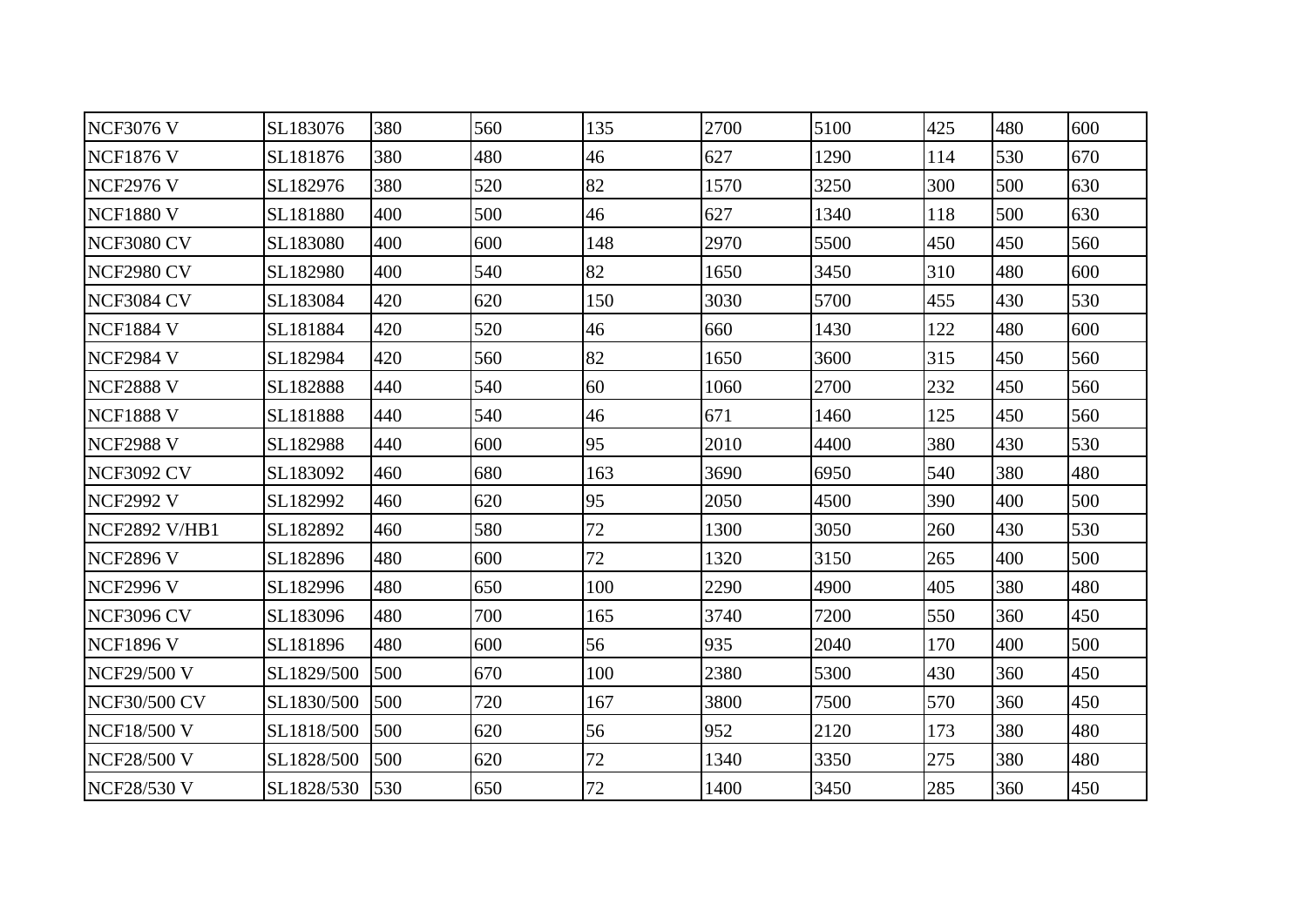| <b>NCF30/530 V</b>     | SL1830/530 | 530 | 780  | 185 | 5230 | 10600 | 780 | 320 | 400 |
|------------------------|------------|-----|------|-----|------|-------|-----|-----|-----|
| <b>NCF29/530 V</b>     | SL1829/530 | 530 | 710  | 106 | 2700 | 6000  | 465 | 340 | 430 |
| <b>NCF18/530 V</b>     | SL1818/530 | 530 | 650  | 56  | 990  | 2240  | 180 | 360 | 450 |
| <b>NCF28/560 V</b>     | SL1828/560 | 560 | 680  | 72  | 1420 | 3650  | 300 | 340 | 430 |
| <b>NCF29/560 V/HB1</b> | SL1829/560 | 560 | 750  | 112 | 3030 | 6700  | 490 | 320 | 400 |
| <b>NCF18/560 V/HB1</b> | SL1818/560 | 560 | 680  | 56  | 1020 | 2360  | 186 | 340 | 430 |
| <b>NCF30/560 V</b>     | SL1830/560 | 560 | 820  | 195 | 5830 | 11800 | 865 | 300 | 380 |
| <b>NCF28/600 V/HB1</b> | SL1828/600 | 600 | 730  | 78  | 1570 | 4300  | 340 | 320 | 400 |
| <b>NCF29/600 V</b>     | SL1829/600 | 600 | 800  | 118 | 3360 | 7500  | 550 | 300 | 380 |
| <b>NCF18/600 V</b>     | SL1818/600 | 600 | 730  | 60  | 1050 | 2550  | 196 | 320 | 400 |
| <b>NCF28/630 V</b>     | SL1828/630 | 630 | 780  | 88  | 1940 | 5000  | 390 | 300 | 360 |
| <b>NCF18/630 V</b>     | SL1818/630 | 630 | 780  | 69  | 1250 | 2900  | 232 | 300 | 360 |
| <b>NCF29/630 V</b>     | SL1829/630 | 630 | 850  | 128 | 3740 | 8650  | 610 | 280 | 340 |
| <b>NCF28/670 V</b>     | SL1828/670 | 670 | 820  | 88  | 1940 | 5300  | 415 | 280 | 340 |
| <b>NCF29/670 V</b>     | SL1829/670 | 670 | 900  | 136 | 3910 | 9000  | 630 | 260 | 320 |
| <b>NCF18/670 V</b>     | SL1818/670 | 670 | 820  | 69  | 1300 | 3150  | 245 | 280 | 340 |
| <b>NCF18/710 V</b>     | SL1818/710 | 710 | 870  | 74  | 1540 | 3750  | 285 | 260 | 320 |
| <b>NCF28/710 V</b>     | SL1828/710 | 710 | 870  | 95  | 2330 | 6300  | 480 | 260 | 320 |
| <b>NCF29/710 V</b>     | SL1829/710 | 710 | 950  | 140 | 4290 | 10000 | 695 | 240 | 300 |
| <b>NCF29/750 V</b>     | SL1829/750 | 750 | 1000 | 145 | 4460 | 10600 | 710 | 220 | 280 |
| <b>NCF18/750 V</b>     | SL1818/750 | 750 | 920  | 78  | 1760 | 4300  | 315 | 240 | 300 |
| <b>NCF28/750 V</b>     | SL1828/750 | 750 | 920  | 100 | 2640 | 6950  | 520 | 240 | 300 |
| <b>NCF28/800 V</b>     | SL1828/800 | 800 | 980  | 106 | 2750 | 7500  | 550 | 220 | 280 |
| <b>NCF29/800 V</b>     | SL1829/800 | 800 | 1060 | 150 | 4950 | 12000 | 800 | 200 | 260 |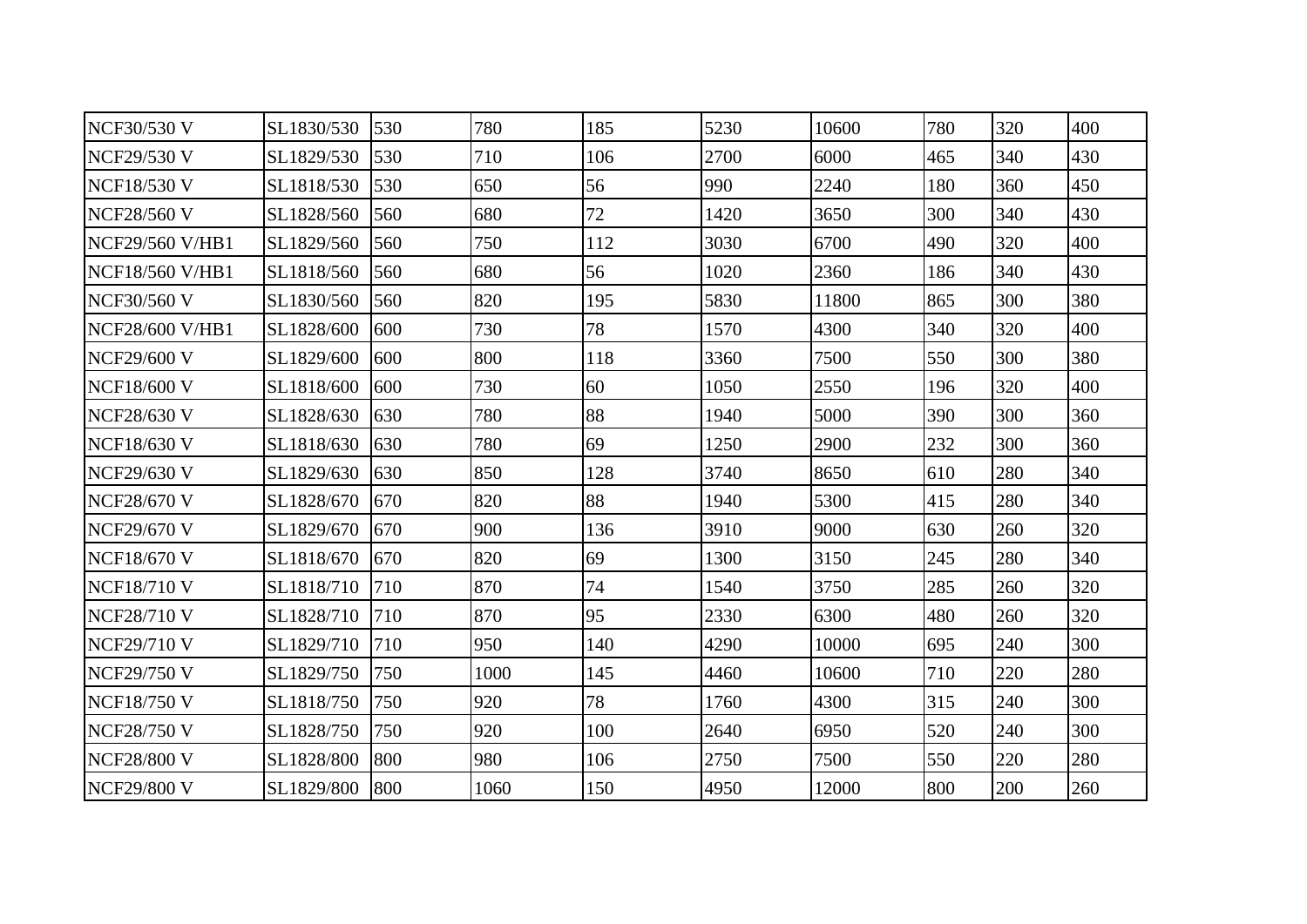| <b>NCF18/800 V</b>     | SL1818/800       | 800 | 980  | 82  | 1940 | 4800  | 345  | 220 | 280 |
|------------------------|------------------|-----|------|-----|------|-------|------|-----|-----|
| <b>NCF18/850 V</b>     | SL1818/850       | 850 | 1030 | 82  | 2050 | 5200  | 375  | 200 | 260 |
| <b>NCF28/850 V</b>     | SL1828/850       | 850 | 1030 | 106 | 2860 | 8000  | 570  | 200 | 260 |
| <b>NCF29/850 V</b>     | SL1829/850       | 850 | 1120 | 155 | 5230 | 12700 | 830  | 190 | 240 |
| <b>NCF29/900 V</b>     | SL1829/900       | 900 | 1180 | 165 | 5940 | 14600 | 950  | 170 | 220 |
| <b>NCF18/900 V/HB1</b> | SL1818/900       | 900 | 1090 | 85  | 2240 | 5700  | 405  | 190 | 240 |
| <b>NCF28/900 V</b>     | SL1828/900       | 900 | 1090 | 112 | 3190 | 9150  | 655  | 190 | 240 |
| <b>NCF29/950 V</b>     | SL1829/950       | 950 | 1250 | 175 | 6600 | 16300 | 1020 | 160 | 200 |
| <b>NCF18/950 V</b>     | SL1818/950       | 950 | 1150 | 90  | 2420 | 6300  | 425  | 170 | 220 |
| <b>NCF28/950 V</b>     | SL1828/950       | 950 | 1150 | 118 | 3410 | 9800  | 655  | 170 | 220 |
| NCF29/1000 V           | SL1829/1000 1000 |     | 1320 | 185 | 7480 | 18600 | 1160 | 150 | 180 |
| <b>NCF18/1000 V</b>    | SL1818/1000 1000 |     | 1220 | 100 | 2920 | 7500  | 455  | 160 | 200 |
| NCF28/1000 V           | SL1828/1000 1000 |     | 1220 | 128 | 4130 | 11600 | 720  | 160 | 200 |
| <b>NCF18/1120 V</b>    | SL1818/112011120 |     | 1360 | 106 | 3740 | 9650  | 585  | 130 | 170 |
| <b>NNC4880 CV</b>      | SL014880         | 400 | 500  | 100 | 1420 | 3750  | 325  | 500 | 630 |
| NNCL4980 CV            | SL024980         | 400 | 540  | 140 | 2420 | 6000  | 520  | 480 | 600 |
| NNCF4880 CV            | SL184880         | 400 | 500  | 100 | 1420 | 3750  | 325  | 500 | 630 |
| NNCF4980 CV            | SL184980         | 400 | 540  | 140 | 2420 | 6000  | 520  | 480 | 600 |
| NNCF5080 CV            | SL185080         | 400 | 600  | 272 | 5500 | 11000 | 900  | 450 | 560 |
| NNCL4880 CV            | SL024880         | 400 | 500  | 100 | 1420 | 3750  | 325  | 500 | 630 |
| <b>NNC4980 CV</b>      | SL014980         | 400 | 540  | 140 | 2420 | 6000  | 520  | 480 | 600 |
| NNCF5076 CV            | SL185076         | 380 | 560  | 243 | 4680 | 9150  | 750  | 480 | 600 |
| <b>NNC4976 CV</b>      | SL014976         | 380 | 520  | 140 | 2380 | 5700  | 500  | 500 | 630 |
| NNCL4976 CV            | SL024976         | 380 | 520  | 140 | 2380 | 5700  | 500  | 500 | 630 |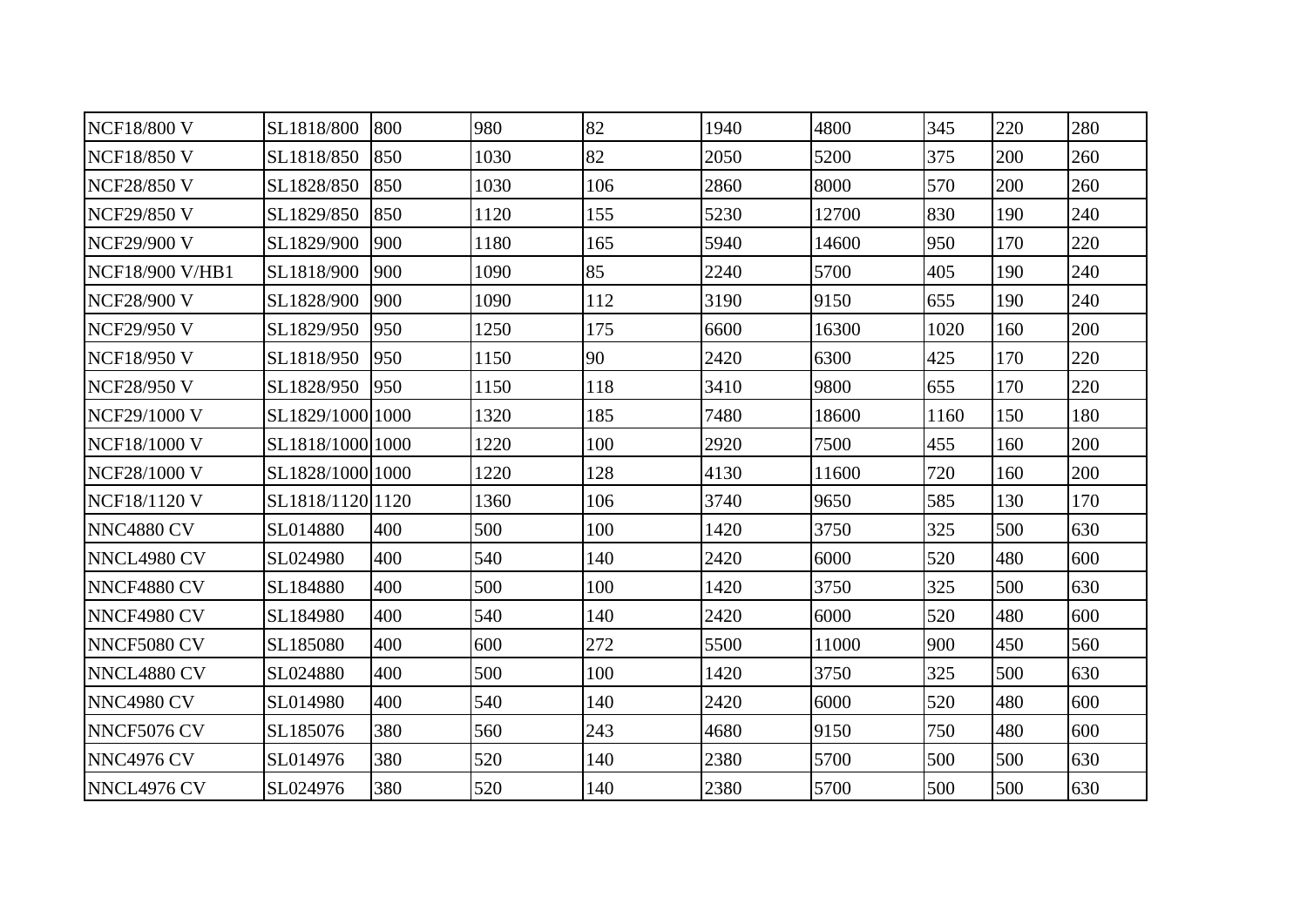| NNCL4876 CV       | SL024876 | 380 | 480 | 100 | 1400 | 3650 | 315 | 530 | 670 |
|-------------------|----------|-----|-----|-----|------|------|-----|-----|-----|
| NNCF4876 CV       | SL184876 | 380 | 480 | 100 | 1400 | 3650 | 315 | 530 | 670 |
| <b>NNC4876 CV</b> | SL014876 | 380 | 480 | 100 | 1400 | 3650 | 315 | 530 | 670 |
| NNCF4976 CV       | SL184976 | 380 | 520 | 140 | 2380 | 5700 | 500 | 500 | 630 |
| NNCL4872 CV       | SL024872 | 360 | 440 | 80  | 935  | 2550 | 224 | 560 | 700 |
| NNCF4972 CV       | SL184972 | 360 | 480 | 118 | 1830 | 4500 | 405 | 530 | 670 |
| NNC4972 CV        | SL014972 | 360 | 480 | 118 | 1830 | 4500 | 405 | 530 | 670 |
| <b>NNC4872 CV</b> | SL014872 | 360 | 440 | 80  | 935  | 2550 | 224 | 560 | 700 |
| NNCF4872 CV       | SL184872 | 360 | 440 | 80  | 935  | 2550 | 224 | 560 | 700 |
| NNCF5072 CV       | SL185072 | 360 | 540 | 243 | 4180 | 8650 | 735 | 500 | 630 |
| NNCL4972 CV       | SL024972 | 360 | 480 | 118 | 1830 | 4500 | 405 | 530 | 670 |
| <b>NNC4868 CV</b> | SL014868 | 340 | 420 | 80  | 913  | 2400 | 216 | 600 | 750 |
| NNCL4968 CV       | SL024968 | 340 | 460 | 118 | 1790 | 4250 | 390 | 560 | 700 |
| NNCF4968 CV       | SL184968 | 340 | 460 | 118 | 1790 | 4250 | 390 | 560 | 700 |
| NNCF4868 CV       | SL184868 | 340 | 420 | 80  | 913  | 2400 | 216 | 600 | 750 |
| NNCF5068 CV       | SL185068 | 340 | 520 | 243 | 4400 | 8300 | 710 | 530 | 670 |
| NNCL4868 CV       | SL024868 | 340 | 420 | 80  | 913  | 2400 | 216 | 600 | 750 |
| <b>NNC4968 CV</b> | SL014968 | 340 | 460 | 118 | 1790 | 4250 | 390 | 560 | 700 |
| NNC4964 CV        | SL014964 | 320 | 440 | 118 | 1760 | 4050 | 375 | 600 | 750 |
| NNCL4964 CV       | SL024964 | 320 | 440 | 118 | 1760 | 4050 | 375 | 600 | 750 |
| NNCF4964 CV       | SL184964 | 320 | 440 | 118 | 1760 | 4050 | 375 | 600 | 750 |
| NNCF5064 CV       | SL185064 | 320 | 480 | 218 | 3690 | 6950 | 620 | 560 | 700 |
| NNCL4864 CV       | SL024864 | 320 | 400 | 80  | 897  | 2280 | 208 | 630 | 800 |
| NNCF4864 CV       | SL184864 | 320 | 400 | 80  | 897  | 2280 | 208 | 630 | 800 |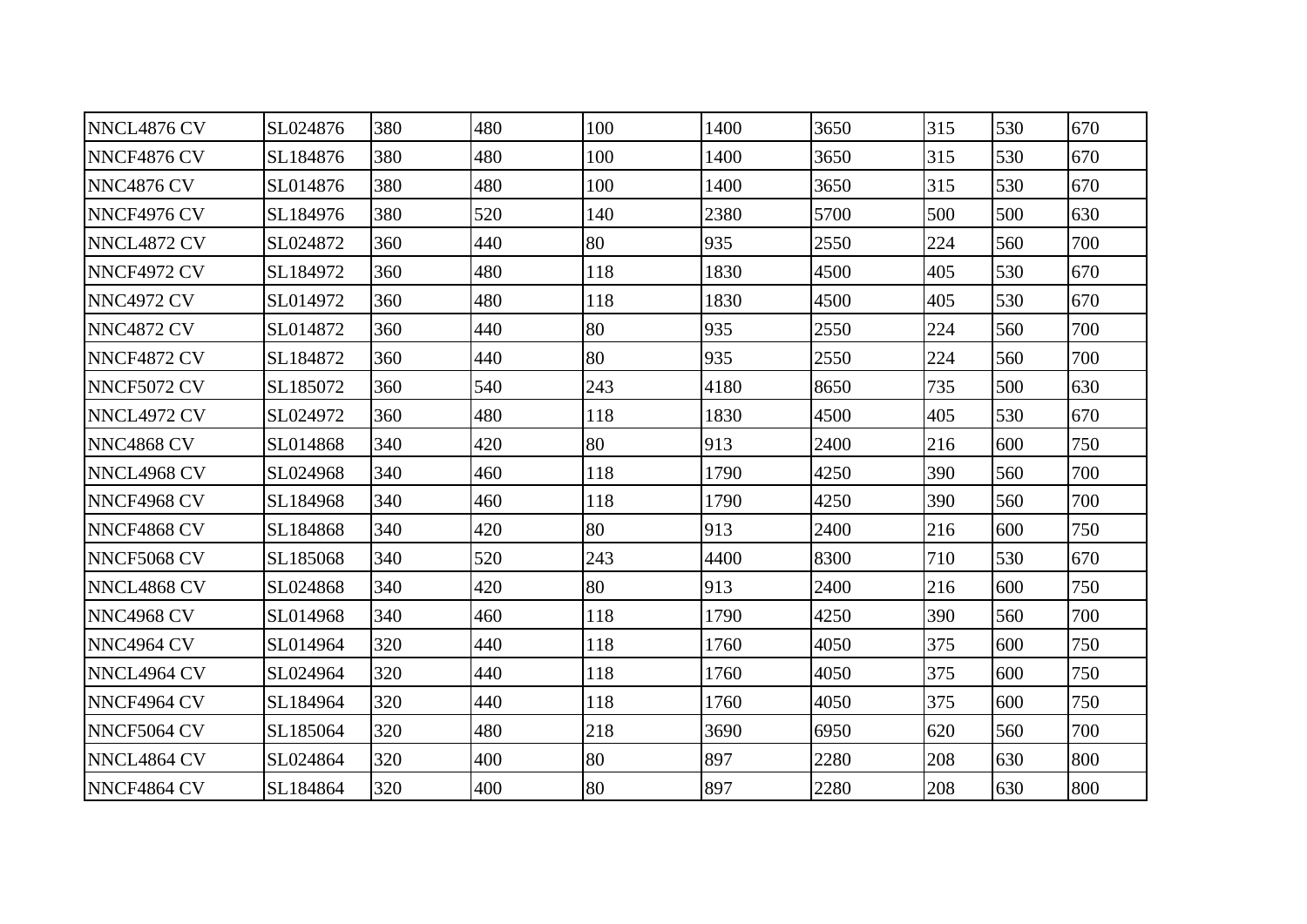| NNC4864 CV           | SL014864 | 320 | 400 | 80  | 897  | 2280 | 208 | 630 | 800  |
|----------------------|----------|-----|-----|-----|------|------|-----|-----|------|
| NNCF5060 CV          | SL185060 | 300 | 460 | 218 | 3520 | 6550 | 600 | 600 | 750  |
| NNCL4860 CV          | SL024860 | 300 | 380 | 80  | 858  | 2120 | 196 | 700 | 850  |
| NNC4960 CV           | SL014960 | 300 | 420 | 118 | 1680 | 3750 | 355 | 670 | 800  |
| NNC4860 CV           | SL014860 | 300 | 380 | 80  | 858  | 2120 | 196 | 700 | 850  |
| NNCL4960 CV          | SL024960 | 300 | 420 | 118 | 1680 | 3750 | 355 | 670 | 800  |
| NNCF4960 CV          | SL184960 | 300 | 420 | 118 | 1680 | 3750 | 355 | 670 | 800  |
| NNCF4860 CV          | SL184860 | 300 | 380 | 80  | 858  | 2120 | 196 | 700 | 850  |
| NNCF4856 CV          | SL184856 | 280 | 350 | 69  | 737  | 1860 | 173 | 750 | 950  |
| NNC4856 CV           | SL014856 | 280 | 350 | 69  | 737  | 1860 | 173 | 750 | 950  |
| NNCF4956 CV          | SL184956 | 280 | 380 | 100 | 1210 | 2700 | 255 | 700 | 900  |
| <b>NNF5056 B-2LS</b> | SL045056 | 280 | 420 | 190 | 2550 | 5000 | 490 |     | 280  |
| <b>NNC4956 CV</b>    | SL014956 | 280 | 380 | 100 | 1210 | 2700 | 255 | 700 | 900  |
| NNCL4956 CV          | SL024956 | 280 | 380 | 100 | 1210 | 2700 | 255 | 700 | 900  |
| NNCL4856 CV          | SL024856 | 280 | 350 | 69  | 737  | 1860 | 173 | 750 | 950  |
| NNCF5056 CV          | SL185056 | 280 | 420 | 190 | 2920 | 5300 | 520 | 670 | 850  |
| NNCF5052 CV          | SL185052 | 260 | 400 | 190 | 2860 | 5100 | 500 | 700 | 900  |
| NNCF4952 CV          | SL184952 | 260 | 360 | 100 | 1170 | 2550 | 245 | 750 | 950  |
| NNCF4852 CV          | SL184852 | 260 | 320 | 60  | 561  | 1400 | 132 | 800 | 1000 |
| NNCL4952 CV          | SL024952 | 260 | 360 | 100 | 1170 | 2550 | 245 | 750 | 950  |
| <b>NNF5052 B-2LS</b> | SL045052 | 260 | 400 | 190 | 2420 | 4650 | 455 |     | 300  |
| NNCL4852 CV          | SL024852 | 260 | 320 | 60  | 561  | 1400 | 132 | 800 | 1000 |
| NNC4852 CV           | SL014852 | 260 | 320 | 60  | 561  | 1400 | 132 | 800 | 1000 |
| 319452 B-2LS         |          | 260 | 340 | 95  | 990  | 2160 | 212 |     | 340  |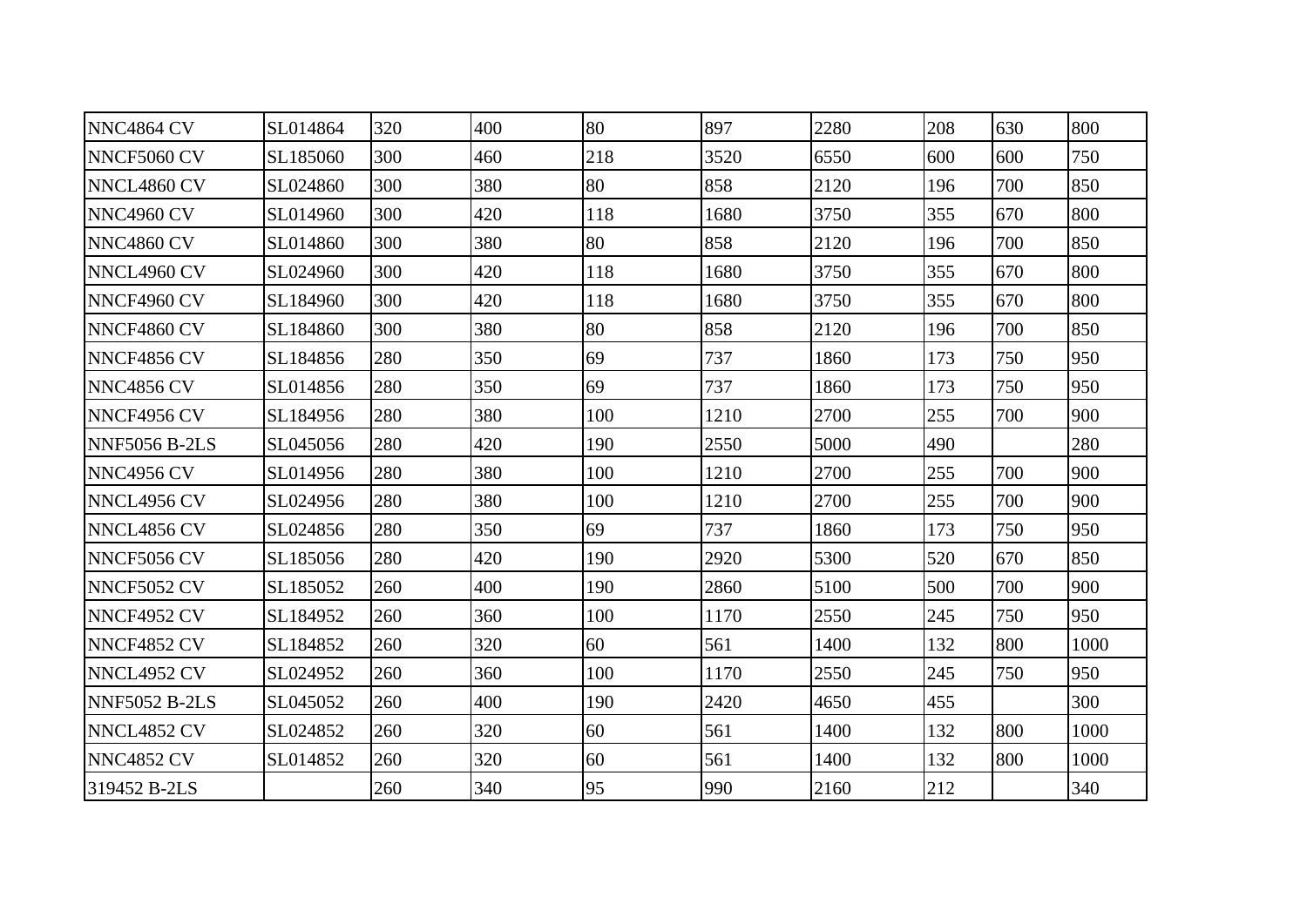| NNC4952 CV           | SL014952 | 260 | 360 | 100 | 1170 | 2550 | 245 | 750  | 950  |
|----------------------|----------|-----|-----|-----|------|------|-----|------|------|
| NNCL4848 CV          | SL024848 | 240 | 300 | 60  | 539  | 1290 | 125 | 900  | 1100 |
| <b>NNC4948 CV</b>    | SL014948 | 240 | 320 | 80  | 781  | 1760 | 173 | 850  | 1100 |
| <b>NNCF5048 CV</b>   | SL185048 | 240 | 360 | 160 | 2120 | 3900 | 400 | 800  | 1000 |
| <b>NNF5048 B-2LS</b> | SL045048 | 240 | 360 | 160 | 1680 | 3350 | 335 |      | 340  |
| <b>NNCL4948 CV</b>   | SL024948 | 240 | 320 | 80  | 781  | 1760 | 173 | 850  | 1100 |
| 319448 B-2LS         |          | 240 | 320 | 95  | 952  | 2040 | 200 |      | 360  |
| NNC4848 CV           | SL014848 | 240 | 300 | 60  | 539  | 1290 | 125 | 900  | 1100 |
| NNCF4848 CV          | SL184848 | 240 | 300 | 60  | 539  | 1290 | 125 | 900  | 1100 |
| NNCF4948 CV          | SL184948 | 240 | 320 | 80  | 781  | 1760 | 173 | 850  | 1100 |
| NNC4844 CV           | SL014844 | 220 | 270 | 50  | 352  | 865  | 85  | 1000 | 1200 |
| NNCF4844 CV          | SL184844 | 220 | 270 | 50  | 380  | 865  | 85  | 1000 | 1200 |
| <b>NNF5044 B-2LS</b> | SL045044 | 220 | 340 | 160 | 1610 | 3100 | 315 |      | 360  |
| NNC4944 CV           | SL014944 | 220 | 300 | 80  | 737  | 1600 | 160 | 950  | 1200 |
| NNCF5044 CV          | SL185044 | 220 | 340 | 160 | 2010 | 3600 | 375 | 850  | 1100 |
| NNCF4944 CV          | SL184944 | 220 | 300 | 80  | 737  | 1600 | 160 | 950  | 1200 |
| 319444 B-2LS         | 319444   | 220 | 300 | 95  | 880  | 1860 | 190 |      | 380  |
| NNCL4944 CV          | SL024944 | 220 | 300 | 80  | 737  | 1600 | 160 | 950  | 1200 |
| NNCL4844 CV          | SL024844 | 220 | 270 | 50  | 380  | 865  | 85  | 1000 | 1200 |
| <b>NNF5040 B-2LS</b> | SL045040 | 200 | 310 | 150 | 1450 | 2900 | 300 |      | 400  |
| 319440 B-2LS         |          | 200 | 270 | 80  | 583  | 1370 | 137 |      | 430  |
| NNCL4940 CV          | SL024940 | 200 | 280 | 80  | 704  | 1500 | 153 | 1000 | 1300 |
| NNC4840 CV           | SL014840 | 200 | 250 | 50  | 369  | 800  | 80  | 1100 | 1400 |
| NNCF4840 CV          | SL184840 | 200 | 250 | 50  | 369  | 800  | 80  | 1100 | 1400 |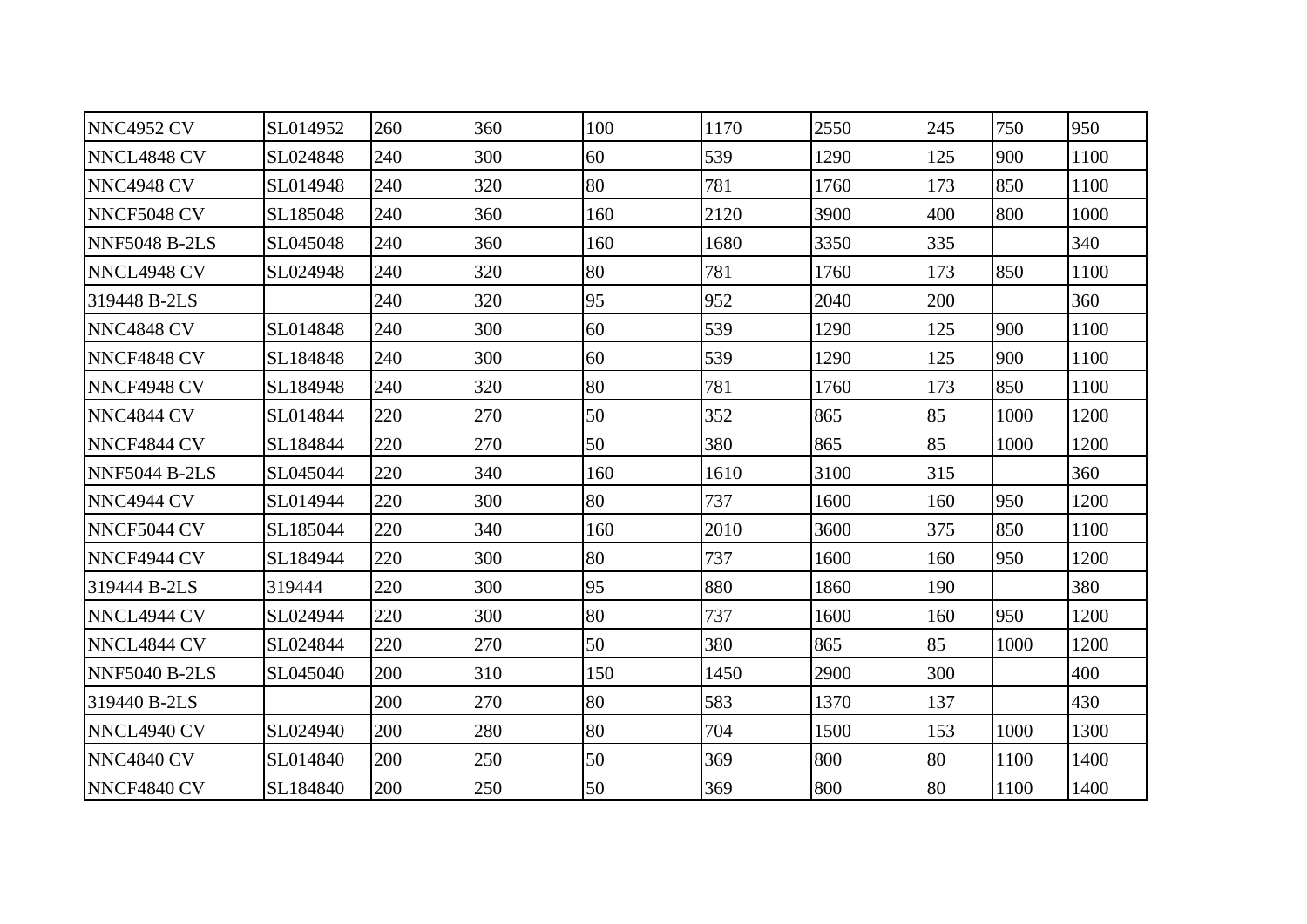| NNCF4940 CV          | SL184940 | 200 | 280 | 80  | 704  | 1500 | 153  | 1000 | 1300 |
|----------------------|----------|-----|-----|-----|------|------|------|------|------|
| NNCL4840 CV          | SL024840 | 200 | 250 | 50  | 369  | 800  | 80   | 1100 | 1400 |
| NNC4940 CV           | SL014940 | 200 | 280 | 80  | 704  | 1500 | 153  | 1000 | 1300 |
| NNCF5040 CV          | SL185040 | 200 | 310 | 150 | 1680 | 3050 | 320  | 950  | 1200 |
| NNCF4838 CV          | SL184838 | 190 | 240 | 50  | 358  | 750  | 76.5 | 1100 | 1400 |
| <b>NNF5038 B-2LS</b> | SL045038 | 190 | 290 | 136 | 1190 | 2200 | 236  |      | 430  |
| NNC4838 CV           | SL014838 | 190 | 240 | 50  | 358  | 750  | 76.5 | 1100 | 1400 |
| 319438 DA-2LS        |          | 190 | 260 | 80  | 550  | 1180 | 120  |      | 450  |
| NNC4938 CV           | SL014938 | 190 | 260 | 69  | 605  | 1290 | 132  | 1100 | 1400 |
| NNCF5038 CV          | SL185038 | 190 | 290 | 136 | 1470 | 2600 | 280  | 1000 | 1300 |
| NNCF4938 CV          | SL184938 | 190 | 260 | 69  | 605  | 1290 | 132  | 1100 | 1400 |
| NNCL4838 CV          | SL024838 | 190 | 240 | 50  | 358  | 750  | 76.5 | 1100 | 1400 |
| NNCL4938 CV          | SL024938 | 190 | 260 | 69  | 605  | 1290 | 132  | 1100 | 1400 |
| NNCF4936 CV          | SL184936 | 180 | 250 | 69  | 594  | 1220 | 127  | 1100 | 1400 |
| NNC4936 CV           | SL014936 | 180 | 250 | 69  | 594  | 1220 | 127  | 1100 | 1400 |
| NNCL4936 CV          | SL024936 | 180 | 250 | 69  | 594  | 1220 | 127  | 1100 | 1400 |
| NNCF5036 CV          | SL185036 | 180 | 280 | 136 | 1420 | 2500 | 270  | 1100 | 1300 |
| 319436 DA-2LS        |          | 180 | 240 | 80  | 528  | 1100 | 114  |      | 480  |
| NNCL4836 CV          | SL024836 | 180 | 225 | 45  | 297  | 695  | 69.5 | 1200 | 1500 |
| NNCF4836 CV          | SL184836 | 180 | 225 | 45  | 297  | 695  | 69.5 | 1200 | 1500 |
| <b>NNF5036 B-2LS</b> | SL045036 | 180 | 280 | 136 | 1170 | 2120 | 228  |      | 450  |
| NNC4836 CV           | SL014836 | 180 | 225 | 45  | 297  | 695  | 69.5 | 1200 | 1500 |
| NNCL4934 CV          | SL024934 | 170 | 230 | 60  | 457  | 950  | 100  | 1200 | 1500 |
| NNCF4834 CV          | SL184834 | 170 | 215 | 45  | 286  | 655  | 65.5 | 1300 | 1600 |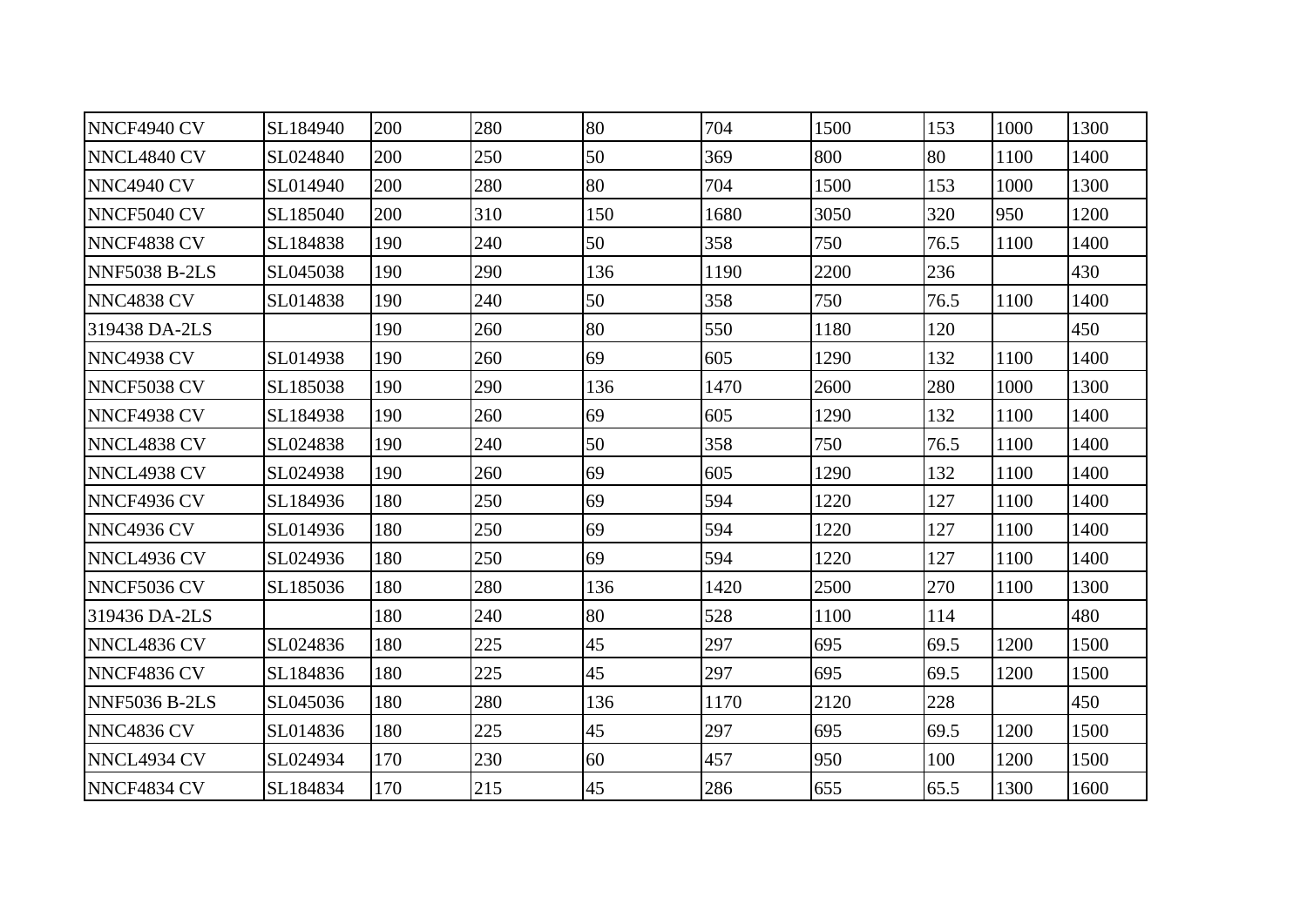| NNC4834 CV           | SL014834 | 170 | 215 | 45  | 286  | 655  | 65.5 | 1300 | 1600 |
|----------------------|----------|-----|-----|-----|------|------|------|------|------|
| <b>NNCF4934 CV</b>   | SL184934 | 170 | 230 | 60  | 457  | 950  | 100  | 1200 | 1500 |
| 319434 B-2LS         |          | 170 | 230 | 80  | 512  | 1060 | 110  |      | 530  |
| NNCL4834 CV          | SL024834 | 170 | 215 | 45  | 286  | 655  | 65.5 | 1300 | 1600 |
| NNF5034 B-2LS        | SL045034 | 170 | 260 | 122 | 1010 | 1800 | 193  |      | 480  |
| NNCF5034 CV          | SL185034 | 170 | 260 | 122 | 1230 | 2120 | 236  | 1100 | 1400 |
| NNC4934 CV           | SL014934 | 170 | 230 | 60  | 457  | 950  | 100  | 1200 | 1500 |
| <b>NNC4832 CV</b>    | SL014832 | 160 | 200 | 40  | 260  | 610  | 62   | 1400 | 1700 |
| NNCL4832 CV          | SL024832 | 160 | 200 | 40  | 260  | 610  | 62   | 1400 | 1700 |
| <b>NNF5032 B-2LS</b> | SL045032 | 160 | 240 | 109 | 781  | 1400 | 153  |      | 500  |
| <b>NNC4932 CV</b>    | SL014932 | 160 | 220 | 60  | 446  | 915  | 96.5 | 1300 | 1600 |
| NNCL4932 CV          | SL024932 | 160 | 220 | 60  | 446  | 915  | 96.5 | 1300 | 1600 |
| NNCF5032 CV          | SL185032 | 160 | 240 | 109 | 952  | 1600 | 180  | 1200 | 1500 |
| NNCF4932 CV          | SL184932 | 160 | 220 | 60  | 446  | 915  | 96.5 | 1300 | 1600 |
| NNCF4832 CV          | SL184832 | 160 | 200 | 40  | 260  | 610  | 62   | 1400 | 1700 |
| 319432 DA-2LS        |          | 160 | 220 | 80  | 501  | 1000 | 106  |      | 530  |
| NNCF5030 CV          | SL185030 | 150 | 225 | 100 | 842  | 1430 | 160  | 1300 | 1700 |
| NNC4930 CV           | SL014930 | 150 | 210 | 60  | 429  | 830  | 91.5 | 1400 | 1700 |
| NNCF4930 CV          | SL184930 | 150 | 210 | 60  | 429  | 830  | 91.5 | 1400 | 1700 |
| NNCL4830 CV          | SL024830 | 150 | 190 | 40  | 255  | 585  | 60   | 1500 | 1800 |
| NNCL4930 CV          | SL024930 | 150 | 210 | 60  | 429  | 830  | 91.5 | 1400 | 1700 |
| NNCF4830 CV          | SL184830 | 150 | 190 | 40  | 255  | 585  | 60   | 1500 | 1800 |
| NNC4830 CV           | SL014830 | 150 | 190 | 40  | 255  | 585  | 60   | 1500 | 1800 |
| <b>NNF5030 B-2LS</b> | SL045030 | 150 | 225 | 100 | 748  | 1290 | 143  |      | 560  |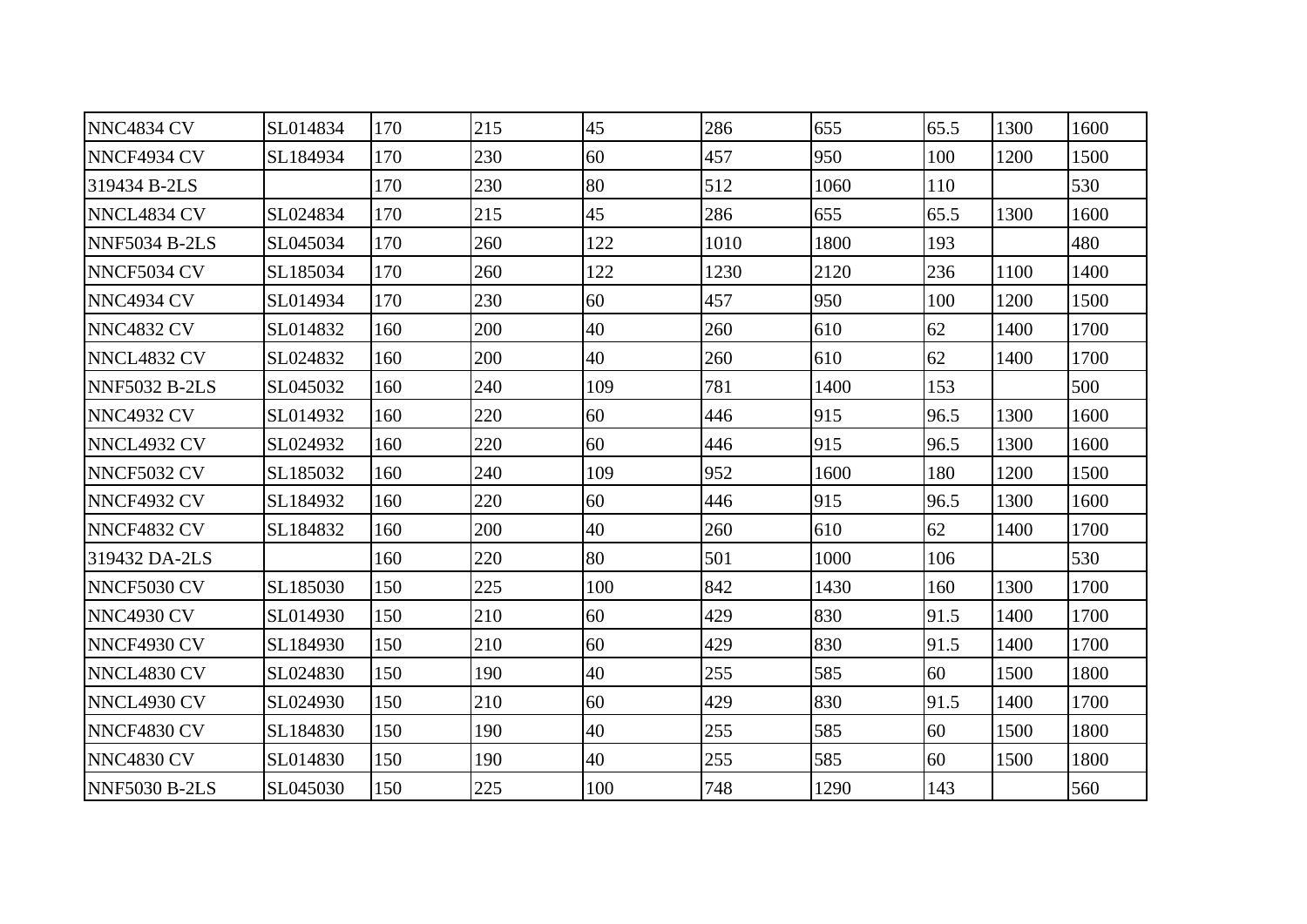| 319430 B-2LS         |          | 150 | 210 | 80 | 484 | 915  | 100  |      | 600  |
|----------------------|----------|-----|-----|----|-----|------|------|------|------|
| NNCL4928 CV          | SL024928 | 140 | 190 | 50 | 308 | 570  | 63   | 1500 | 1900 |
| NNCF4928 CV          | SL184928 | 140 | 190 | 50 | 308 | 570  | 63   | 1500 | 1900 |
| <b>NNF5028 B-2LS</b> | SL045028 | 140 | 210 | 95 | 644 | 1120 | 127  |      | 600  |
| 319428 DA-2LS        |          | 140 | 200 | 80 | 468 | 865  | 96.5 |      | 630  |
| NNCF5028 CV          | SL185028 | 140 | 210 | 95 | 809 | 1370 | 153  | 1400 | 1800 |
| NNC4928 CV           | SL014928 | 140 | 190 | 50 | 308 | 570  | 63   | 1500 | 1900 |
| 319426 B-2LS         |          | 130 | 190 | 80 | 446 | 815  | 91.5 |      | 670  |
| <b>NNF5026 B-2LS</b> | SL045026 | 130 | 200 | 95 | 616 | 1040 | 120  |      | 630  |
| NNCL4926 CV          | SL024926 | 130 | 180 | 50 | 297 | 530  | 60   | 1600 | 2000 |
| <b>NNC4926 CV</b>    | SL014926 | 130 | 180 | 50 | 297 | 530  | 60   | 1600 | 2000 |
| NNCF5026 CV          | SL185026 | 130 | 200 | 95 | 765 | 1250 | 143  | 1500 | 1900 |
| NNCF4926 CV          | SL184926 | 130 | 180 | 50 | 297 | 530  | 60   | 1600 | 2000 |
| NNCF5024 CV          | SL185024 | 120 | 180 | 80 | 539 | 880  | 104  | 1700 | 2000 |
| NNCF4924 CV          | SL184924 | 120 | 165 | 45 | 242 | 480  | 53   | 1700 | 2200 |
| <b>NNF5024 B-2LS</b> | SL045024 | 120 | 180 | 80 | 429 | 750  | 86.5 |      | 700  |
| NNCL4924 CV          | SL024924 | 120 | 165 | 45 | 242 | 480  | 53   | 1700 | 2200 |
| NNC4924 CV           | SL014924 | 120 | 165 | 45 | 242 | 480  | 53   | 1700 | 2200 |
| NNC4922 CV           | SL014922 | 110 | 150 | 40 | 220 | 430  | 49   | 1900 | 2400 |
| NNCF4922 CV          | SL184922 | 110 | 150 | 40 | 220 | 430  | 49   | 1900 | 2400 |
| <b>NNF5022 B-2LS</b> | SL045022 | 110 | 170 | 80 | 413 | 695  | 81.5 |      | 750  |
| NNCL4922 CV          | SL024922 | 110 | 150 | 40 | 220 | 430  | 49   | 1900 | 2400 |
| NNCF5022 CV          | SL185022 | 110 | 170 | 80 | 512 | 800  | 95   | 1800 | 2200 |
| <b>NNF5020 B-2LS</b> | SL045020 | 100 | 150 | 67 | 336 | 570  | 68   |      | 850  |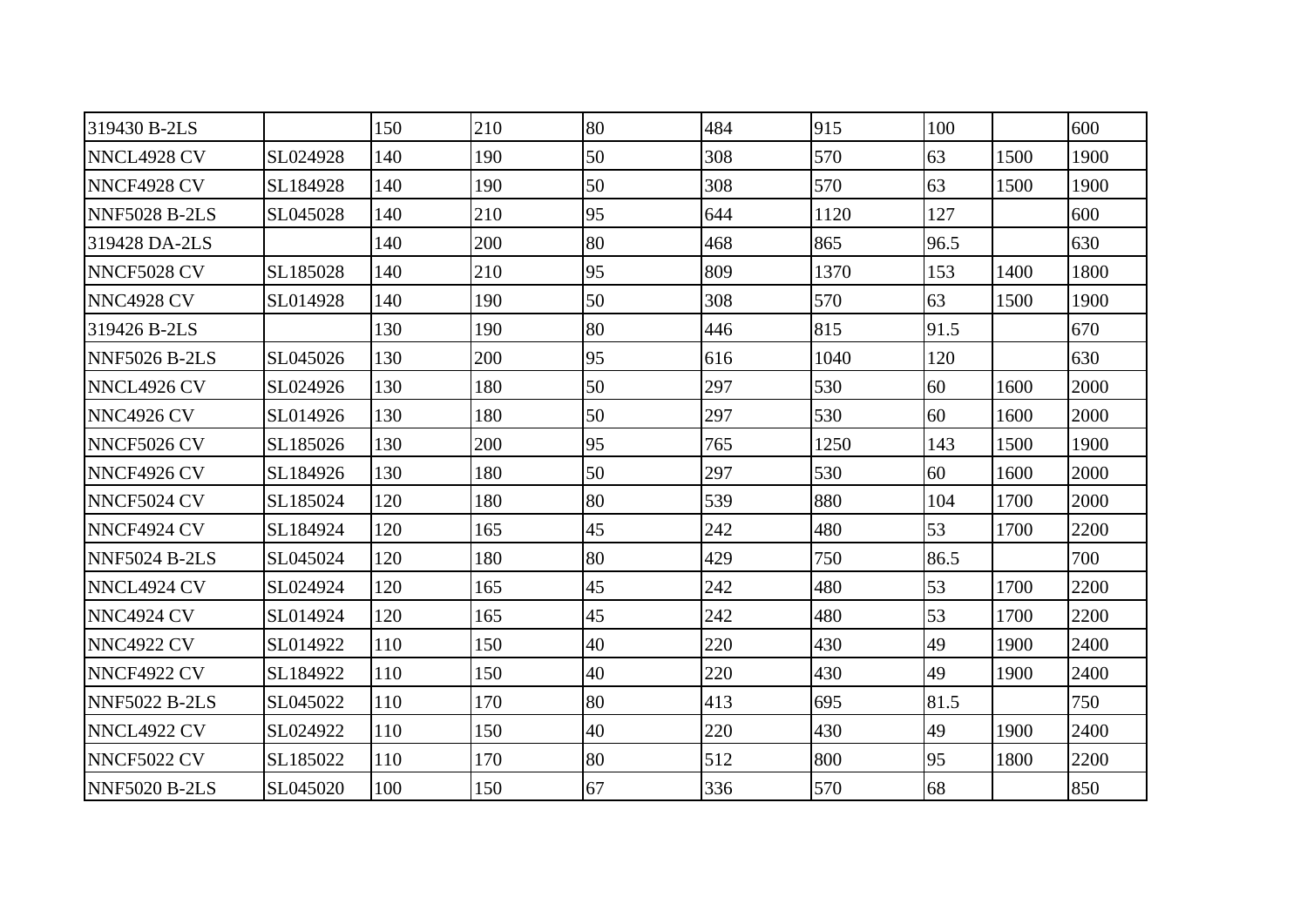| NNCF5020 CV          | SL185020 | 100 | 150 | 67 | 391 | 620 | 75   | 2000 | 2600 |
|----------------------|----------|-----|-----|----|-----|-----|------|------|------|
| NNCL4920 CV          | SL024920 | 100 | 140 | 40 | 209 | 400 | 46.5 | 2000 | 2600 |
| NNC4920 CV           | SL014920 | 100 | 140 | 40 | 209 | 400 | 46.5 | 2000 | 2600 |
| NNCF4920 CV          | SL184920 | 100 | 140 | 40 | 209 | 400 | 46.5 | 2000 | 2600 |
| <b>NNF5019 B-2LS</b> | SL045019 | 95  | 145 | 67 | 330 | 570 | 71   |      | 900  |
| <b>NNF5018 B-2LS</b> | SL045018 | 90  | 140 | 67 | 319 | 550 | 69.5 |      | 900  |
| NNCF4918 CV          | SL184918 | 90  | 125 | 35 | 161 | 300 | 35.5 | 2400 | 3000 |
| NNCF5018 CV          | SL185018 | 90  | 140 | 67 | 369 | 560 | 69.5 | 2200 | 2800 |
| NNCL4918 CV          | SL024918 | 90  | 125 | 35 | 161 | 300 | 35.5 | 2400 | 3000 |
| <b>NNC4918 CV</b>    | SL014918 | 90  | 125 | 35 | 161 | 300 | 35.5 | 2400 | 3000 |
| <b>NNF5017 B-2LS</b> | SL045017 | 85  | 130 | 60 | 270 | 430 | 55   |      | 1000 |
| NNCF5017 CV          | SL185017 | 85  | 130 | 60 | 314 | 475 | 60   | 2400 | 3000 |
| <b>NNC4916 CV</b>    | SL014916 | 80  | 110 | 30 | 121 | 216 | 25   | 2600 | 3400 |
| <b>NNF5016 B-2LS</b> | SL045016 | 80  | 125 | 60 | 251 | 415 | 53   |      | 1000 |
| NNCF4916 CV          | SL184916 | 80  | 110 | 30 | 121 | 216 | 25   | 2600 | 3400 |
| NNCL4916 CV          | SL024916 | 80  | 110 | 30 | 121 | 216 | 25   | 2600 | 3400 |
| NNCF5016 CV          | SL185016 | 80  | 125 | 60 | 308 | 455 | 58.5 | 2400 | 3000 |
| NNCF5015 CV          | SL185015 | 75  | 115 | 54 | 251 | 380 | 49   | 2600 | 3200 |
| NNF5015 ADB-2LSV     | SL045015 | 75  | 115 | 54 | 224 | 310 | 40   |      | 1100 |
| NNF5014 ADB-2LSV     | SL045014 | 70  | 110 | 54 | 187 | 285 | 34.5 |      | 1200 |
| NNCF5014 CV          | SL185014 | 70  | 110 | 54 | 238 | 345 | 45   | 2800 | 3600 |
| NNCL4914 CV          | SL024914 | 70  | 100 | 30 | 114 | 193 | 22.4 | 3000 | 3800 |
| <b>NNC4914 CV</b>    | SL014914 | 70  | 100 | 30 | 114 | 193 | 22.4 | 3000 | 3800 |
| NNCF4914 CV          | SL184914 | 70  | 100 | 30 | 114 | 193 | 22.4 | 3000 | 3800 |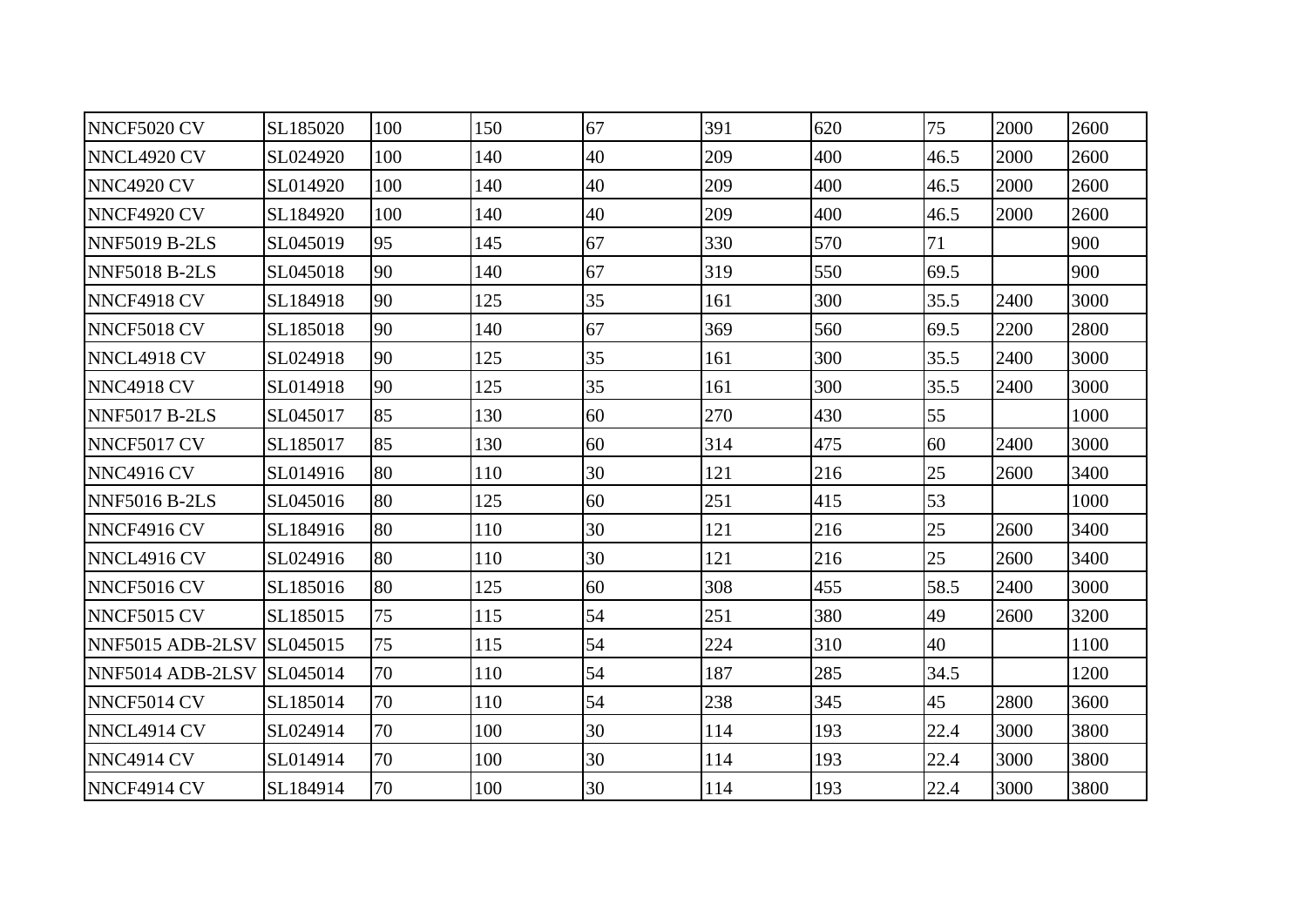| NNCF5013 CV        | SL185013        | 65 | 100 | 46 | 209  | 325  | 40   | 3000 | 3800  |
|--------------------|-----------------|----|-----|----|------|------|------|------|-------|
| NNF5013 ADB-2LSV   | SL045013        | 65 | 100 | 46 | 138  | 224  | 26.5 |      | 1300  |
| NNCL4912 CV        | SL024912        | 60 | 85  | 25 | 78.1 | 137  | 14.3 | 3600 | 4500  |
| <b>NNC4912 CV</b>  | SL014912        | 60 | 85  | 25 | 78.1 | 137  | 14.3 | 3600 | 4500  |
| NNCF5012 CV        | SL185012        | 60 | 95  | 46 | 198  | 300  | 36.5 | 3400 | 4000  |
| NNCF4912 CV        | SL184912        | 60 | 85  | 25 | 78.1 | 137  | 14.3 | 3600 | 4500  |
| NNF5012 ADB-2LSV   | <b>SL045012</b> | 60 | 95  | 46 | 134  | 208  | 25   |      | 1400  |
| NNF5011 ADB-2LSV   | SL045011        | 55 | 90  | 46 | 128  | 193  | 22.8 |      | 1500  |
| NNCF5011 CV        | SL185011        | 55 | 90  | 46 | 190  | 280  | 34.5 | 3400 | 4300  |
| NNF5010 ADB-2LSV   | SL045010        | 50 | 80  | 40 | 108  | 160  | 18.6 |      | 1700  |
| NNCF5010 CV        | SL185010        | 50 | 80  | 40 | 142  | 196  | 23.6 | 4000 | 5000  |
| NNCF5009 CV        | SL185009        | 45 | 75  | 40 | 112  | 156  | 18.3 | 4300 | 5300  |
| NNF5009 ADB-2LSV   | SL045009        | 45 | 75  | 40 | 102  | 146  | 17   |      | 1800  |
| NNF5008 ADB-2LSV   | SL045008        | 40 | 68  | 38 | 85.8 | 116  | 13.2 |      | 2000  |
| <b>NNCF5008 CV</b> | SL185008        | 40 | 68  | 38 | 106  | 140  | 17   | 4800 | 6000  |
| NNCF5007 CV        | SL185007        | 35 | 62  | 36 | 89.7 | 112  | 12.9 | 5300 | 6700  |
| NNF5007 ADB-2LSV   | SL045007        | 35 | 62  | 36 | 70.4 | 98   | 10.6 |      | 2200  |
| NNCF5006 CV        | SL185006        | 30 | 55  | 34 | 73.7 | 88   | 10   | 6000 | 7500  |
| NNF5006 ADB-2LSV   | SL045006        | 30 | 55  | 34 | 57.2 | 75   | 7.8  |      | 2600  |
| NNF5005 ADB-2LSV   | SL045005        | 25 | 47  | 30 | 50.1 | 65.5 | 6.8  |      | 3000  |
| NNCF5005 CV        | SL185005        | 25 | 47  | 30 | 59.4 | 71   | 7.65 | 7000 | 9000  |
| NNF5004 ADB-2LSV   | SL045004        | 20 | 42  | 30 | 45.7 | 55   | 5.7  |      | 3400  |
| NNCF5004 CV        | SL185004        | 20 | 42  | 30 | 52.3 | 57   | 6.2  | 8500 | 10000 |